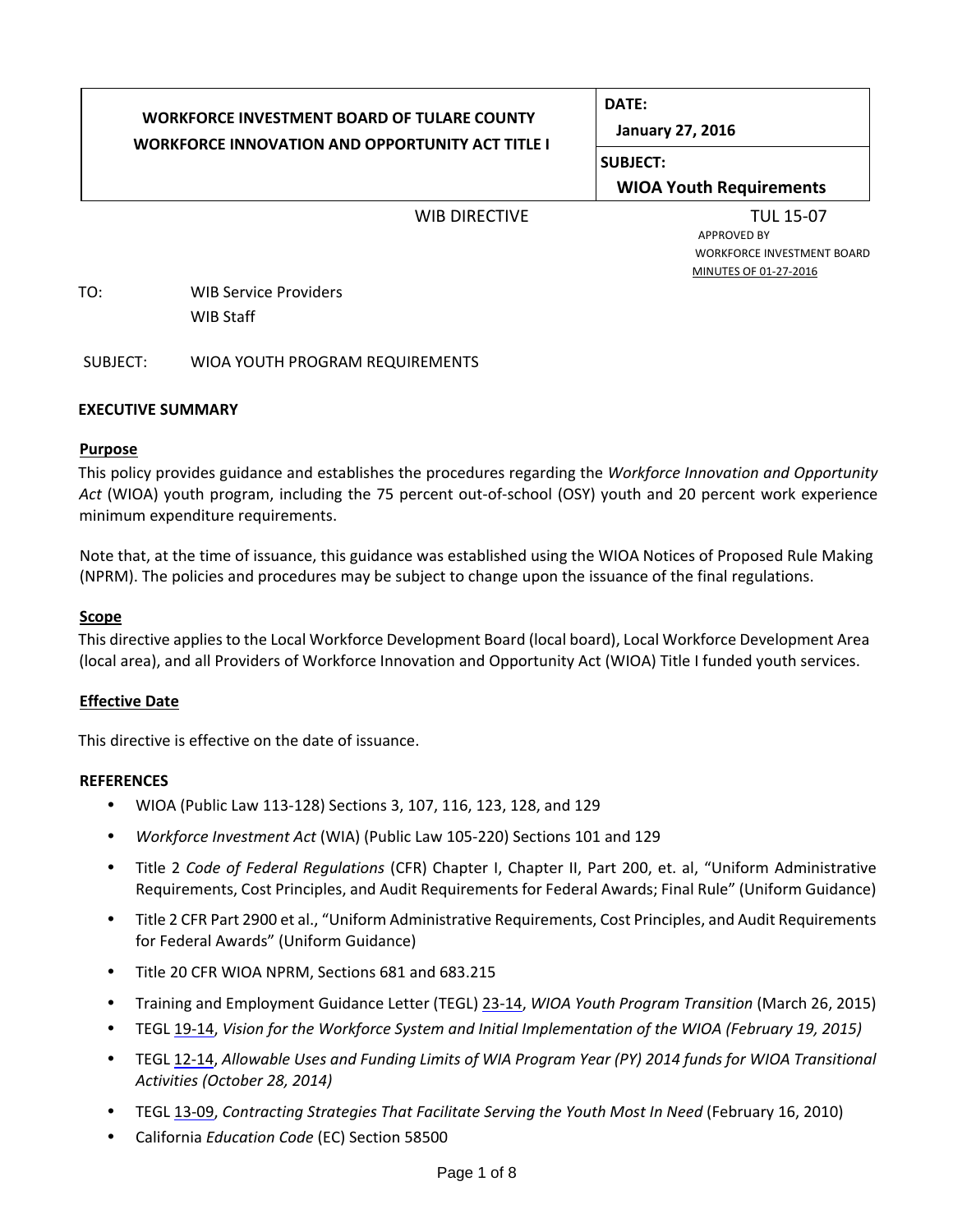- Workforce Services Directive (WSD) 14‐9 Subject: *30 Percent Expenditure Requirement—Youth Formula Funds* (February 13, 2015)
- Workforce Services Directive WSD15‐03, *WIOA Youth Program Requirements,* (September 16, 2015)

#### **WIB‐IMPOSED REQUIREMENTS**

This directive contains some WIB‐imposed requirements. These requirements are indicated by *bold, italic* type.

#### **FILING INSTRUCTIONS**

Retain this directive until further notice.

#### **BACKGROUND**

The WIOA Section 129 introduces key investments in OSY and work experience. Specifically, it increases the minimum OSY expenditure rate from 30 percent under WIA to 75 percent under WIOA, and introduces a 20 percent work experience expenditure requirement. Additionally, it adds new program elements, increasing the number of required youth program elements from 10 under WIA to 14 under WIOA.

Operational implementation of the WIOA youth program began July 1, 2015, with all provisions taking effect July 1, 2016. The WIB will use WIOA youth formula funds to properly align youth programs and services in preparation for full WIOA youth program implementation effective July 1, 2016.

#### **POLICY AND PROCEDURES**

#### **Youth Eligibility Criteria**

The WIOA Section 129(a) (1) provides new eligibility criteria for the WIOA youth program. To be eligible to participate in the WIOA youth program, an individual must be an out of school youth (OSY) or an in‐ school youth (ISY).

Youth enrolled beginning July 1, 2015 must meet the new eligibility criteria. On July 1, 2015, all WIA youth participants who were still enrolled in the WIA youth program were grandfathered into the WIOA youth program, even if the participant would not otherwise have been eligible for WIOA. Local youth programs were not required to complete an eligibility re‐determination if the participant had been determined eligible and enrolled under WIA. Furthermore, these participants must be allowed to complete the WIA services specified in their individual service strategy (ISS). Additional guidance will be issued to provide more detail on the new eligibility criteria as it is released by the Department of Labor.

#### **Definitions**

For the purposes of this directive, the following definitions apply:

**School** ‐ any secondary or post‐secondary school (20 CFR NPRM Section 681.230).

**Attending School** ‐ An individual is considered to be attending school if the individual is enrolled in secondary or post-secondary school. These include, but are not limited to: traditional K-12 public and private, and alternative (e.g., continuation, magnet, and charter) schools.

**Not Attending School** ‐ an individual who is not attending a secondary or post‐secondary school\* (NPRM Preamble page 20732).

**NOTE:** An individual who is enrolled in adult education, YouthBuild, or Job Corp is not considered to be attending school (20 CFR NPRM Section 681.230).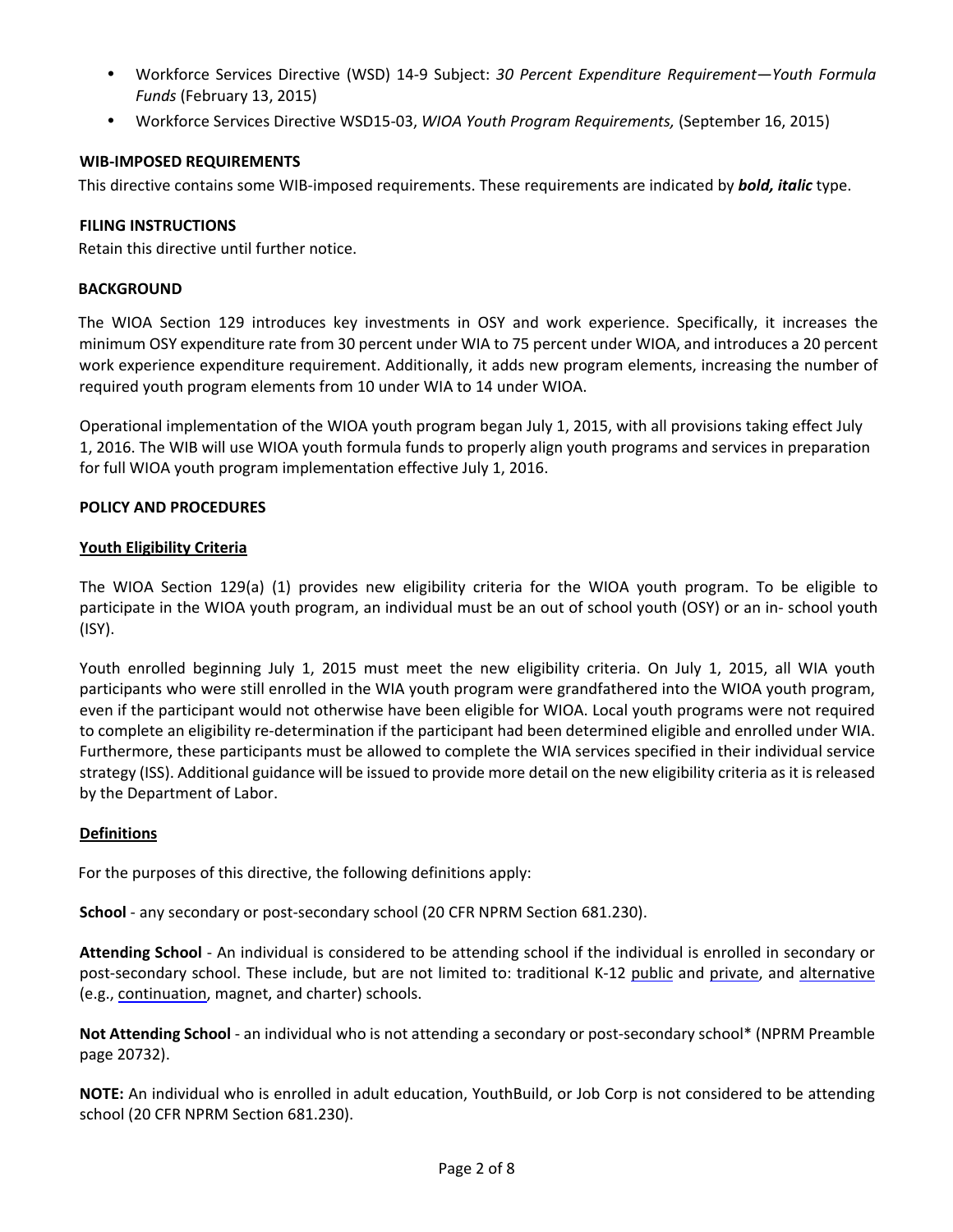**School dropout** ‐ an individual who is not attending school and who has not received a secondary school diploma or its recognized equivalent.

**Alternative school** ‐ An alternative school is a type of school designed to achieve grade‐level (K12) standards and meet student needs (Ed. Code Section 58500). Examples of alternative schools include, but are not limited to: continuation, magnet, and charter schools. If the youth participant is attending an alternative school at the time of enrollment, the participant is considered to be in‐school.

#### **Out of School Youth Eligibility (OSY)**

In order to receive services as an OSY, an individual must meet the following eligibility criteria:

- 1. Not attending any secondary or post‐secondary school (not including adult education, YouthBuild, or JobCorps), and
- 2. Age 16‐24 years old, and
- 3. One or more of the following barriers:
	- A school dropout.
	- A youth who is within the age of compulsory school attendance (6‐18 years of age), but has not attended school for at least the most recent complete school year calendar quarter. (Note that, "school year quarter" is defined by the local school district calendar).
	- A recipient of a secondary school diploma or its recognized equivalent who is a low‐income individual and is either basic skills deficient or an English language learner.
	- An individual who is subject to the juvenile or adult justice system.
	- A homeless individual, a runaway, an individual who is in foster care or has aged out of the foster care system, a child eligible for assistance under section 477 of the *Social Security Act (Attachment A)*, or an individual who is in an out‐of‐home placement.
	- An individual who is pregnant or parenting.
	- An individual with a disability.
	- A low-income individual who requires additional assistance to enter or complete an educational program or to secure or hold employment. (Reference: WIOA § 129[a][1][B])

A youth participant's eligibility is determined at intake; therefore, the youth remains eligible for youth services until exited. For example, an individual who is an OSY at time of enrollment and is subsequently placed at an alternative school, or any school, is still considered an OSY. Additionally, an individual who is an OSY and between the ages of 16-24 at the time of enrollment, and is now beyond the age of 24, is still considered an OSY until exited.

#### **In School Youth Eligibility (ISY)**

In order to receive services as an ISY, an individual must meet the following eligibility criteria:

- 1. Attending school, including secondary and post‐secondary schools, and
- 2. Age 14‐21 years old *(due to limited funding, local policy is age 16‐21 years old)*, and
- 3. Low income individual, and
- 4. Meets one or more of the following barriers:
	- Basic skills deficient.
	- An English language learner.
	- An offender.
	- A homeless individual, a runaway, an individual who is in foster care or has aged out of the foster care system, a child eligible for assistance under section 477 of the *Social Security Act (Attachment A)*, or an individual who is in an out‐of‐home placement.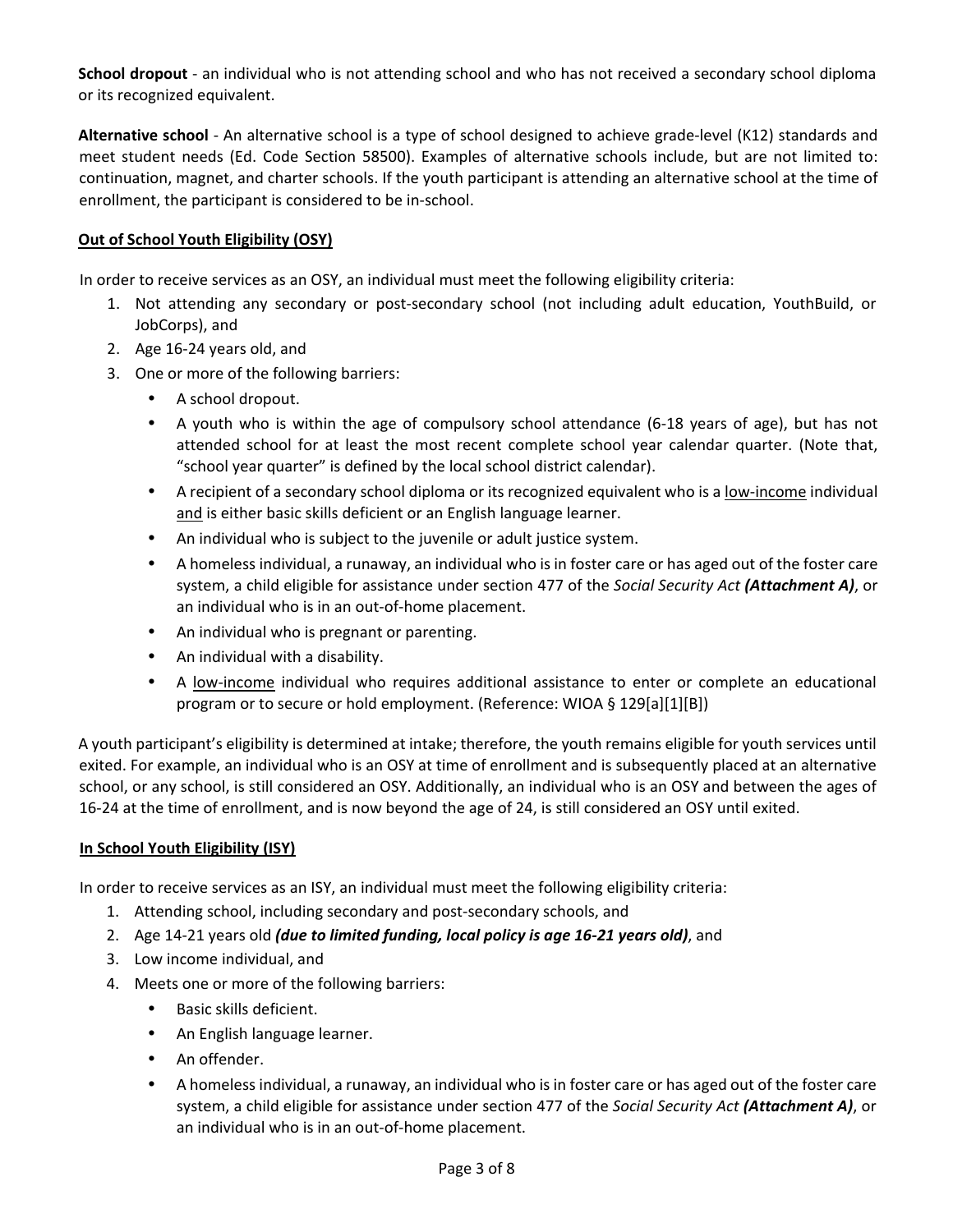- Pregnant or parenting.
- Individual with disability.
- An individual who requires additional assistance to complete an educational program or secure and hold employment. (Reference: WIOA Section 129[a][1][C])
	- ∘ *WIOA §129(a) (3) (B) Limitation – There is a new limitation in WIOA related to "additional assistance" criterion that applies only to ISY. In each local area, not more than 5 percent of ISY assisted may be eligible…because the youth are ISY and the only barrier they have is "requires additional assistance". It is therefore strongly recommended that the use of "requires additional assistance" as a barrier for ISY be limited to exceptional circumstances. Programs must have WIB authorization prior to enrollment of ISY if their only barrier is "requires additional assistance".*

A youth participant's eligibility is determined at intake; therefore, the youth remains eligible for youth services until exited. For example, an individual who is an ISY and between the ages of *16‐21* at the time of enrollment, and is now beyond the age of 21, is still considered an ISY until exited.

# *Low‐income Eligibility*

- *A. Only two categories of OSY must be low‐income:*
	- Youth who have a diploma/equivalent and are basic skills deficient, or an English language learner; and
	- *Youth who require additional assistance to enter or complete an educational program or secure and hold employment.*
- *B. All ISY must be low‐income.*
	- *Low‐income exception (5% window):*
		- ∘ *WIOA allows a low‐income exception where five percent of all WIOA youth participants, who meet all other eligibility criteria, except low‐income, may be eligible for services.*
		- The calculation is based on five percent of all youth served in the local area in a given program year.
		- ∘ *Programs must have WIB authorization prior to enrollment of ISY under the low‐income exception.*

### *C. Free or reduced price lunch and high Poverty Area:*

The definition of low income under WIOA is expanded to include youth who are **eligible for a free or reduced price lunch** under the *Richard B. Russell National School Lunch Act*, and youth who live in a high‐poverty area (Title 20 CFR NPRM Sections 681.250[d] and 681.260). **"High poverty area is a Census tract, a set of contiguous** Census tracts, Indian Reservation, tribal land, or Native Alaskan Village or county that has a poverty rate of at least 30 percent as set every 5 years using American Community Survey 5-Year data." (20 CFR § 681.260) Local areas may access American Community Survey 5‐Year data on the US Census Fact Finder website to determine the poverty rate by entering in the youth participant's zip code. *The use of "free or reduce lunch" or "high poverty census tract" for determining income eligibility must be documented in the participant file. http://factfinder.census.gov/faces/nav/jsf/pages/index.xhtml*

### *Requires Additional Assistance (ISY and OSY)*

*Local definition for "requires additional assistance" to complete an educational program or to secure and hold employment to determine eligibility for OSY and ISY. Definition or criteria for youth who:* 

- *Have repeated at least one secondary grade level or are one year over age for grade.*
- *Have a core grade point average (GPA) of less than 1.5.*
- *Are emancipated youth.*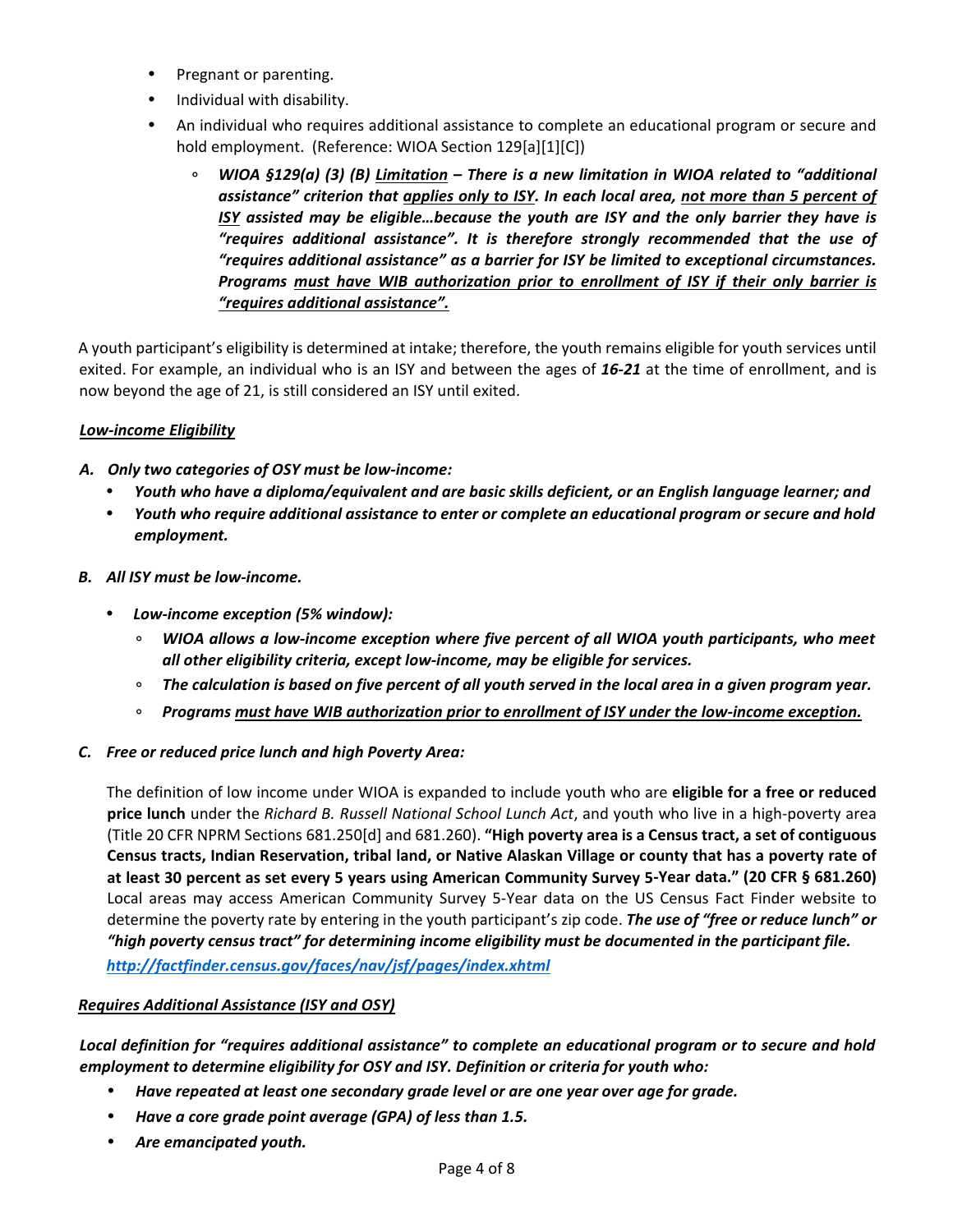- *Are previous dropouts or have been suspended five or more times or have been expelled.*
- *Have received court/agency referrals mandating school attendance.*
- Are deemed at risk of dropping out of school by a school official. (Use the youth referral form)
- *Have experienced recent traumatic events, are victims of abuse, or reside in an abusive environment as documented by a school official or other qualified professional;*
- *Has a personal or family history of seasonal or chronic unemployment (i.e., migrant‐seasonal farmworker).*
- *Is a disconnected youth that is neither attending school nor employed.*

#### **Out‐of‐School Youth**

The WIOA shifts the primary focus of youth formula funds to support the educational and career success of OSY.

#### **OSY Expenditure Requirement**

Local areas must spend at least 75 percent of their WIOA youth formula allocation on youth workforce investment activities for OSY (WIOA Section 129[a] [4]). The OSY expenditure rate is calculated after subtracting funds spent on administrative costs.

The following example illustrates how the WIB will calculate its 75 percent OSY expenditure requirement:

| <b>Youth Formula Allocation</b> | <b>Administration Costs</b><br>(WIB Admin. Costs) | Youth Program Expenditure | 75 Percent<br>Requirement |
|---------------------------------|---------------------------------------------------|---------------------------|---------------------------|
| \$2,000,000                     | \$180,000                                         | \$1,820,000               | \$1,365,000               |

Beginning July 1, 2016, the WIB intends to meet the full 75 percent OSY expenditure requirement. The WIB will calculate ISY and OYS expenditures after the end of each quarter and will provide the figure to each youth Service Provider. If a Service Provider is not meeting the 75 percent OSY expenditure rate, the Service Provider must submit a corrective action plan to the WIB. The corrective action plan is available as Attachment B to this directive *and must include the following information:*

- How the Service Provider plans to meet the 75 percent OSY expenditure rate with their formula funds.
- *Strategies the Service Provider has taken to transition their youth program focus from ISY to OSY.*

#### **Recruiting OSY**

The first year of WIOA implementation (i.e., July 1, 2015 through July 30, 2016) programs must begin to align their *youth program design towards meeting the 75 percent OSY expenditure requirement.* For tips and best practices regarding outreach and recruiting OSY, see *Attachment C*, *Outreach and Recruitment of Out‐of‐School Youth.*

#### **Work Experience**

The WIOA places a priority on providing youth with occupational learning opportunities through work experience.

#### **Work Experience Criteria**

Work experience provides ISY and OSY an invaluable opportunity to develop work place skills. Paid and unpaid work experiences must include academic and occupational education and may include the following types of work experiences:

- Summer and year‐round employment opportunities (work experience, internships)
- Pre‐apprenticeship programs
- Job shadowing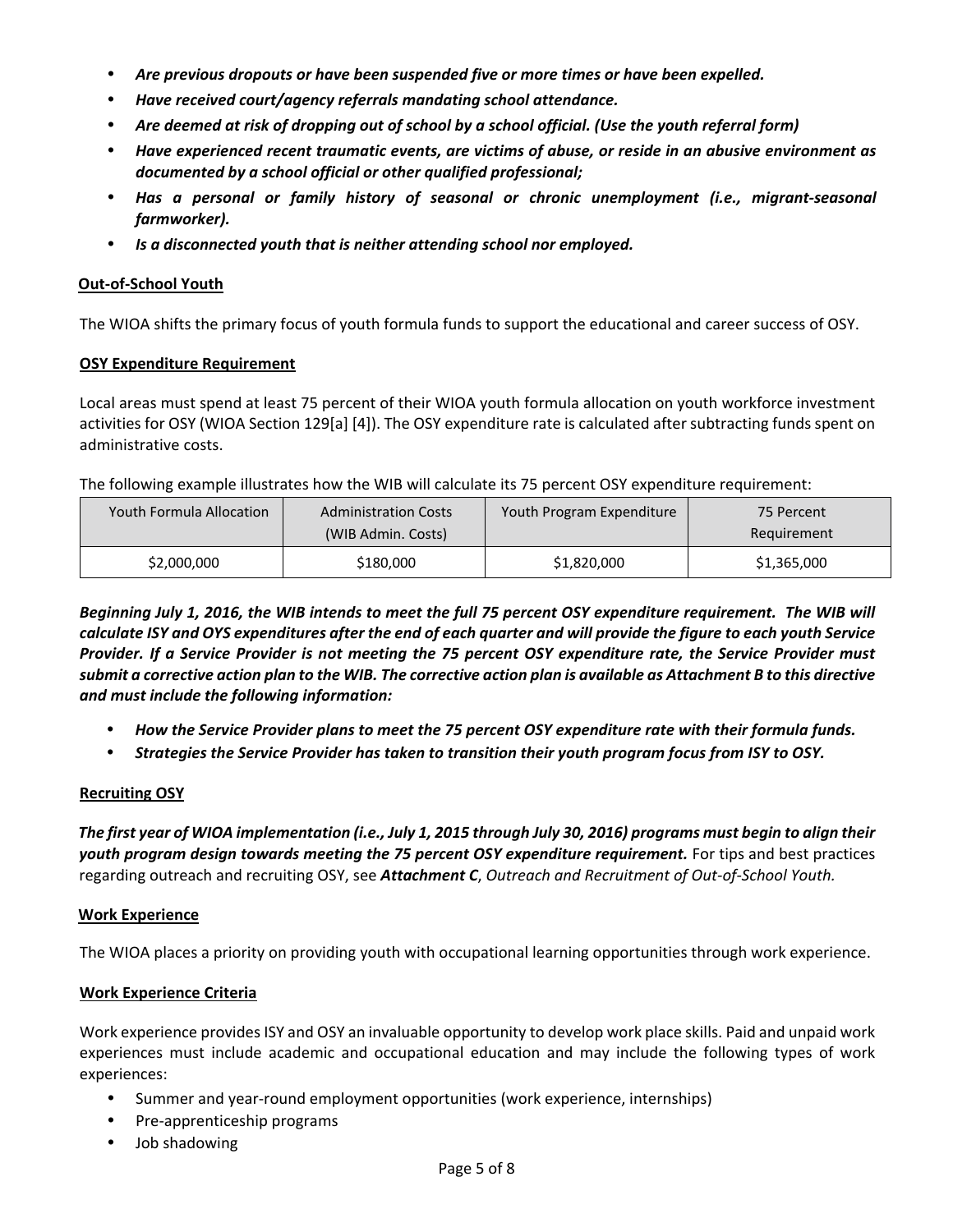• On‐the‐job training opportunities *(through co‐enrollment with adult programs)*  (Reference: Title 20 CFR NPRM 681.600)

The required academic and occupational education (e.g., workforce preparation activities, basic academic skills, and hands-on occupational skills training) must be taught within the same timeframe and connected to training in a specific occupation, occupational cluster, or career pathway [WIOA Section 129 (c) (2) (E) and Title 20 CFR NPRM 681.640].

*Youth formula funds may be used to pay wages and related benefits for work experience* in the public, private, for-profit or non-profit sectors when the participant's objective assessment and individual service strategy indicate that a work experience is appropriate. *The local policy regarding work experience may be found at http://www.tularewib.org, Local Work Experience/Internship Policy, TUL 14‐02.* 

### **Work Experience Expenditure Requirement**

Local areas must spend at least 20 percent of their WIOA youth formula allocation on work experience (WIOA Section 129[c] [4]). The work experience expenditure rate is calculated after subtracting funds spent on administrative costs. Additionally, the expenditure rate is not applied separately for ISY and OSY.

The following example illustrates how a local area would calculate its 20 percent work experience expenditure requirement:

| <b>Youth Formula Allocation</b> | <b>Administration Costs</b> | Youth Program Expenditure | 20 Percent Work<br>Experience<br>Requirement |
|---------------------------------|-----------------------------|---------------------------|----------------------------------------------|
| \$2,000,000                     | \$180,000                   | \$1,820,000               | \$364,000                                    |

In this example, the local area's work experience expenditure requirement is \$364,000. The local area received \$2 million and spent \$180,000 or nine percent (\$2,000,000 x .09) on administration costs. The remaining \$1,820,000 (\$2,000,000 ‐ \$180,000) issubject to the 20 percent work experience expenditure requirement. Therefore, the local area would be required to spend at least \$364,000 (\$1,820,000 x .20) on work experience for ISY and OSY.

#### **In‐School Youth**

Under WIOA, fewer resources are available to serve ISY; therefore, *WIB Service Providers should identify resources and/or establish partnerships to continue serving ISY that are cost effective, and reach more students.* 

#### **Transitioning WIA ISY Participants**

Local areas may still be serving large numbers of ISY as they transition into WIOA on July 1, 2015. Although there is a shift in emphasis under WIOA to OSY, local areas should not prematurely exit WIA ISY from the program. *WIB* Service Providers must continue serving the ISY enrolled prior to July 1, 2015 (WIOA implementation) until services are completed. New ISY enrollments should be carefully monitored to ensure a shift in program focus to OSY, *consistent with the minimum 75 percent OSY expenditure requirement.*

#### **Youth Standing Committee**

Youth councils are not required under WIOA; however, local boards may continue to operate a youth council as a standing committee. A youth standing committee could serve to provide information and to assist with planning, policy development and other issues relating to the provision of services to youth. The youth standing committee membership must include (1) a member of the local board, who must chair the committee, (2) members of community based organizations with a demonstrated record of success in serving eligible youth, and (3) other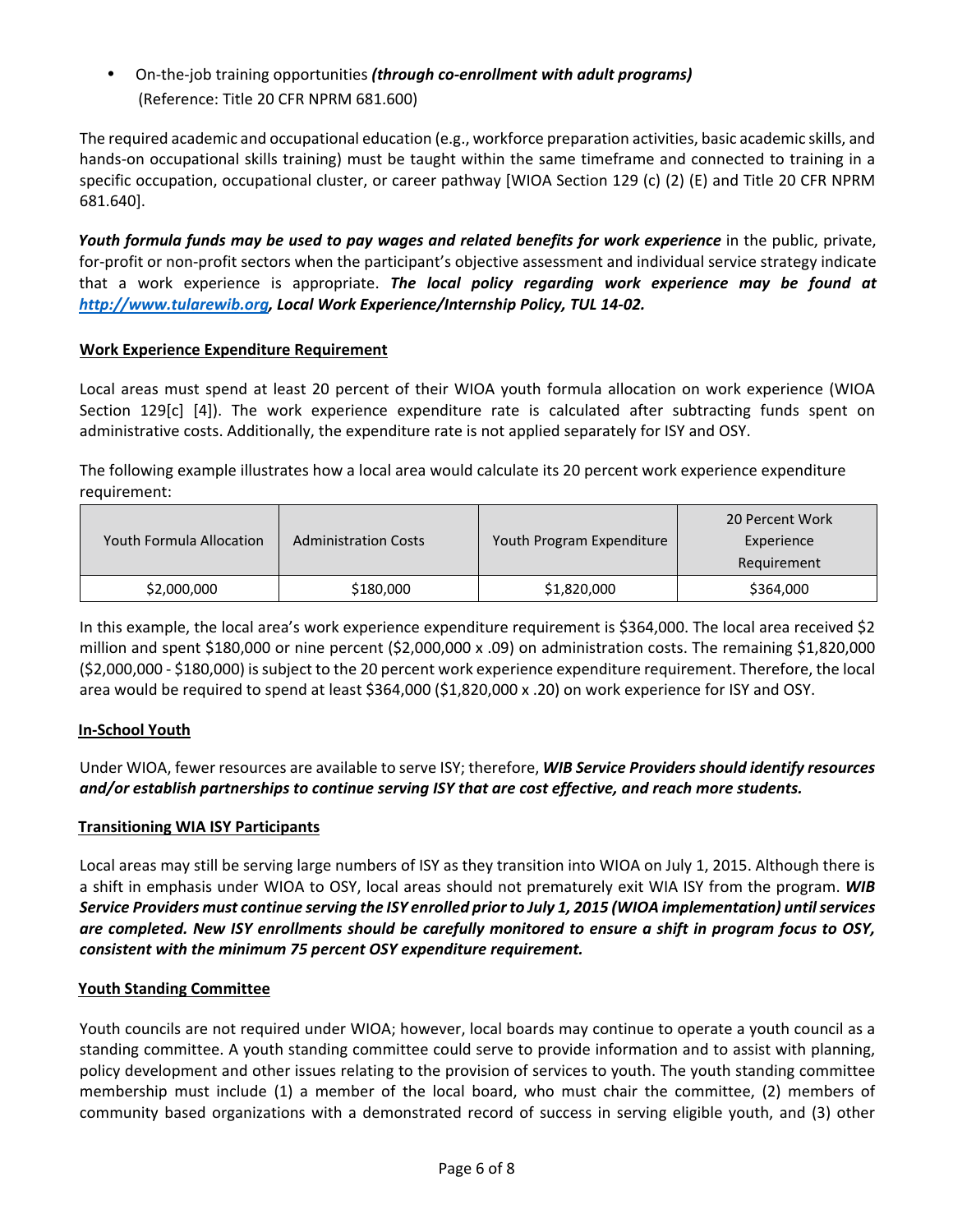individuals with appropriate expertise and experience who are not members of the local board. The committee may also include parents, participants, and youth.

The WIB is still responsible for conducting the oversight of youth activities under WIOA Section 129(c) and identifying eligible providers of youth workforce investment activities in the local area by awarding grants or contracts on a competitive basis.

(References: WIOA Section 107[b] [4] [A] [ii] and 20 CFR NPRM Sections 681.100 ‐ 681.120)

#### **Procurement of WIOA Youth Service Providers**

As required in WIOA Section 123, local boards must award youth service provider contracts through a competitive process. This competitive process must meet the procurement guidelines specified in Title 2 CFR parts 200 and 2900.

As local boards transition from WIA to WIOA, they must ensure Request for Proposals (RFPs) and youth service provider contracts incorporate the new WIOA youth provisions, (e.g., new eligibility requirements for ISY and OSY, increased expenditure requirements for OSY and work experience, and the five new program elements). Local boards must ensure that all RFPs and youth service provider contracts incorporate the new WIOA provisions by July 1, 2017. *The local procurement policy may be found at http://www.tularewib.org, (Resources, Policies and Procedures), Workforce Investment Board of Tulare County Procurement Policy, revised September 2014.*

#### **Program Elements**

The WIOA Section 129(c)(2) includes 14 program elements, which include the original ten program elements under WIA (which have been consolidated to nine as the summer employment opportunities program element is now a sub‐element under paid and unpaid work experiences) and five new program elements. The five new program elements are (1) financial literacy, (2) entrepreneurial skills training, (3) services that provide labor market and employment information about in‐demand industry sectors or occupations available in the local areas, (4) activities that help youth prepare for and transition to post‐secondary education and training, (5) and education offered concurrently with and in the same context as workforce preparation activities and training for specific occupation or occupational clusters. The following is a complete list of the 14 required program elements:

- 1. Tutoring, study skills training, and evidence‐based dropout prevention and recovery strategies that lead to completion of secondary school diploma or its recognized equivalent or for a recognized post‐secondary credential.
- 2. Alternative secondary school services, or dropout recovery services, as appropriate.
- 3. Paid and unpaid work experiences that have academic and occupational education as a component of the work experience, including the following:
	- Summer and year‐round employment opportunities
	- Pre-apprenticeship programs
	- Internships and job shadowing
	- On‐the‐job training opportunities
- 4. Occupational skill training which includes priority consideration for training programs that lead to recognized post‐secondary credentials that align with in‐demand industry sectors or occupations.
- 5. Education offered concurrently with and in the same context as workforce preparation activities and training for a specific occupation or occupational cluster.
- 6. Leadership development opportunities, including community service and peer‐centered activities encouraging responsibility, and other positive social and civic behaviors.
- 7. Supportive services.
- 8. Adult mentoring for a duration of 12 months that may occur both during and after program participation.
- 9. Follow‐up services for not less than 12 months after the completion of participation.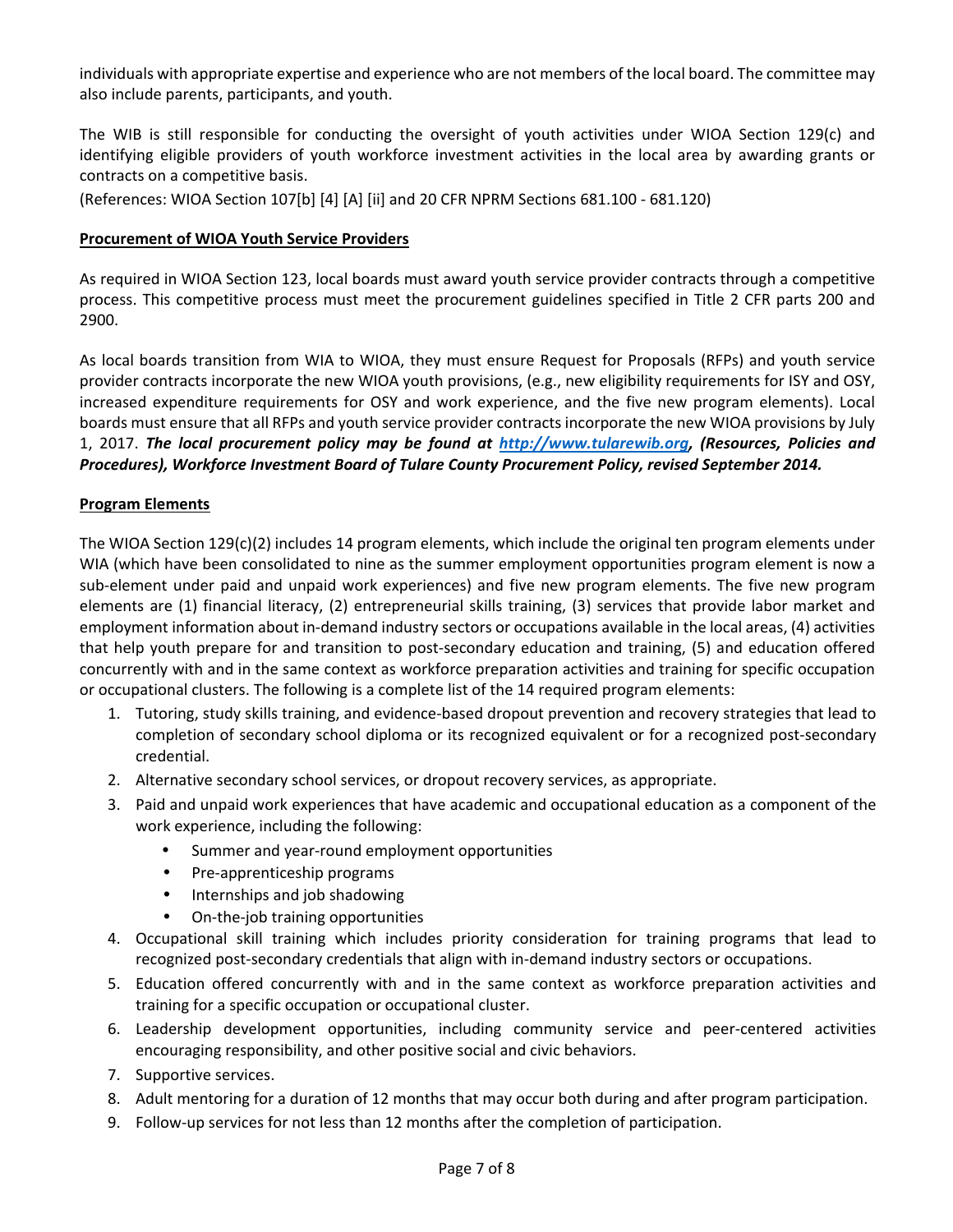- 10. Comprehensive guidance and counseling, including drug and alcohol abuse counseling, as well as referrals to counseling, as appropriate to the needs of the individual youth.
- 11. Financial literacy education.
- 12. Entrepreneurial skills training.
- 13. Services providing labor market and employment information about in‐demand industry sectors or occupations in the local area, such as career awareness, career counseling, and career exploration services.
- 14. Activities that help youth prepare for and transition to post-secondary education and training.

Local areas are not required to provide the 14 required elements to each participant. Local areas have the flexibility to determine what specific services a youth will receive based upon the youth's assessment and service strategy. Local boards, however, must ensure that all 14 program elements are available in their local area.

#### **Program Design**

The WIOA enhances the youth program design through an increased emphasis on individual participant needs by adding new components and incorporating career pathways to the objective assessment and individual service strategy. Additionally, the WIOA requires that the individual service strategy be directly linked to one or more of the performance indicators. A program design framework is an essential step to help local areas develop comprehensive service strategies based upon individual needs. A program design framework consists of an objective assessment, an individual service strategy, case management, and follow‐up services that lead toward successful outcomes for youth participants (WIOA Section 129[c] [1]).

#### **ACTION**

Bring this directive to the attention of staff and other relevant parties.

#### **INQUIRIES**

Please direct inquiries regarding this directive to the Workforce Investment Board at (559) 713‐5200.

ADAM PECK Executive Director

AP:EC:

| ATTACHMENT A: | 477 of the Social Security ACT                     |
|---------------|----------------------------------------------------|
| ATTACHMENT B: | OSY Expenditure Requirement Corrective Action Plan |
| ATTACHMENT C: | Outreach and Recruitment of OSY                    |
| ATTACHMENT D: | Summary of Comments, WSD15-03                      |

E:\Youth\Directives, Info Bulletins, Memos\Directives\Youth Requirements\Youth Program Requirements.docx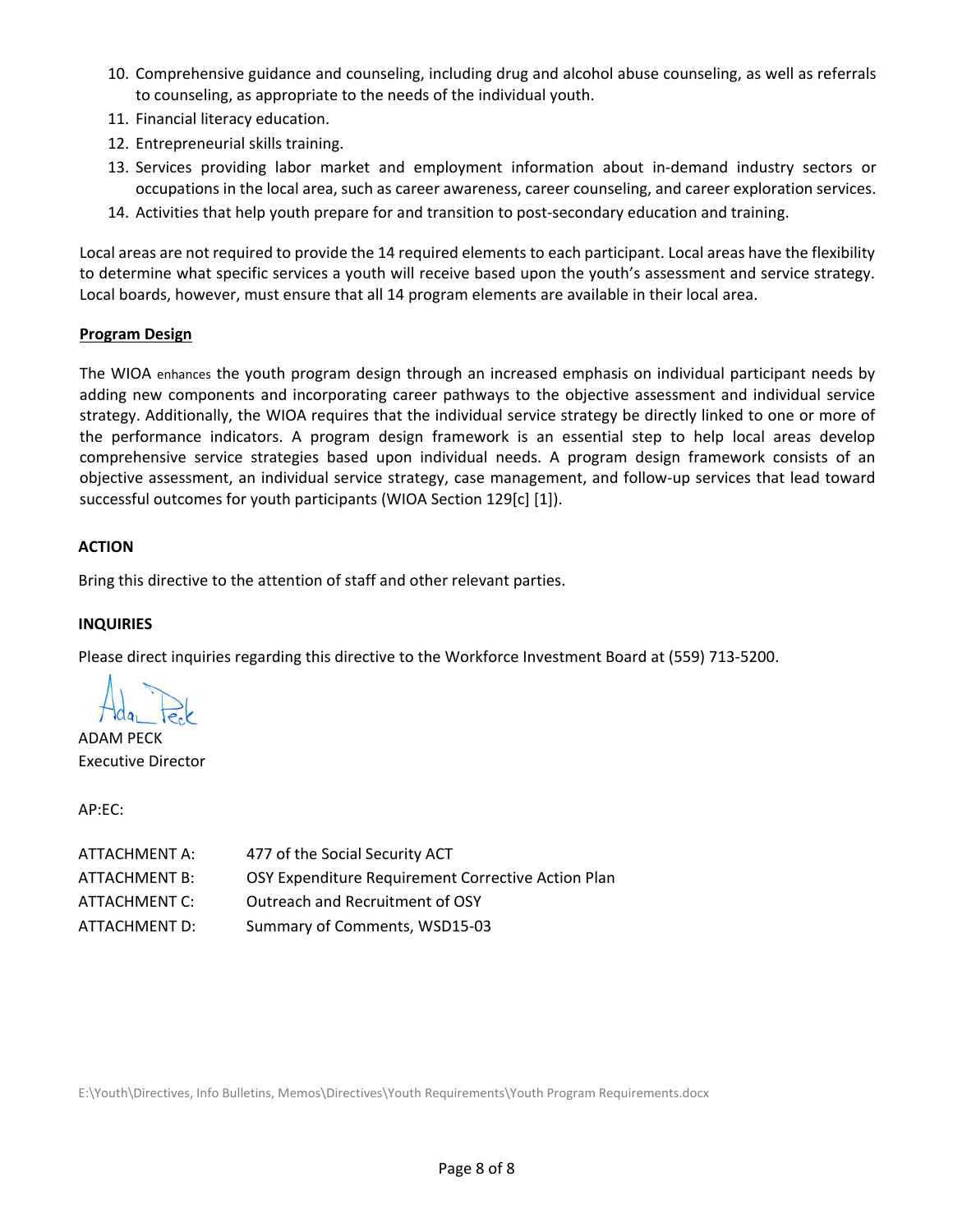Attachment A

#### JOHN H. CHAFEE FOSTER CARE INDEPENDENCE PROGRAM

SEC. 477. **[**42 U.S.C. 677**]** (a) PURPOSE — The purpose of this section is to provide States with flexible funding that will enable programs to be designed and conducted—

- (1) to identify children who are likely to remain in foster care until 18 years of age and to help these children make the transition to self‐sufficiency by providing services such as assistance in obtaining a high school diploma, career exploration, vocational training, job placement and retention, training in daily living skills, training in budgeting and financial management skills, substance abuse prevention, and preventive health activities (including smoking avoidance, nutrition education, and pregnancy prevention);
- (2) to help children who are likely to remain in foster care until 18 years of age receive the education, training, and services necessary to obtain employment;
- (3) to help children who are likely to remain in foster care until 18 years of age prepare for and enter postsecondary training and education institutions;
- (4) to provide personal and emotional support to children aging out of foster care, through mentors and the promotion of interactions with dedicated adults;
- (5) to provide financial, housing, counseling, employment, education, and other appropriate support and services to former foster care recipients between 18 and 21 years of age to complement their own efforts to achieve self‐sufficiency and to assure that program participants recognize and accept their personal responsibility for preparing for and then making the transition from adolescence to adulthood;
- (6) to make available vouchers for education and training, including postsecondary training and education, to youths who have aged out of foster care;
- (7) to provide the services referred to in this subsection to children who, after attaining 16 years of age, have left foster care for kinship guardianship or adoption; and
- (8) to ensure children who are likely to remain in foster care until 18 years of age have regular, ongoing opportunities to engage in age or developmentally‐appropriate activities as defined in section 475(11).

e:\youth\directives, info bulletins, memos\directives\youth requirements\attachment a social security act sec 477.docx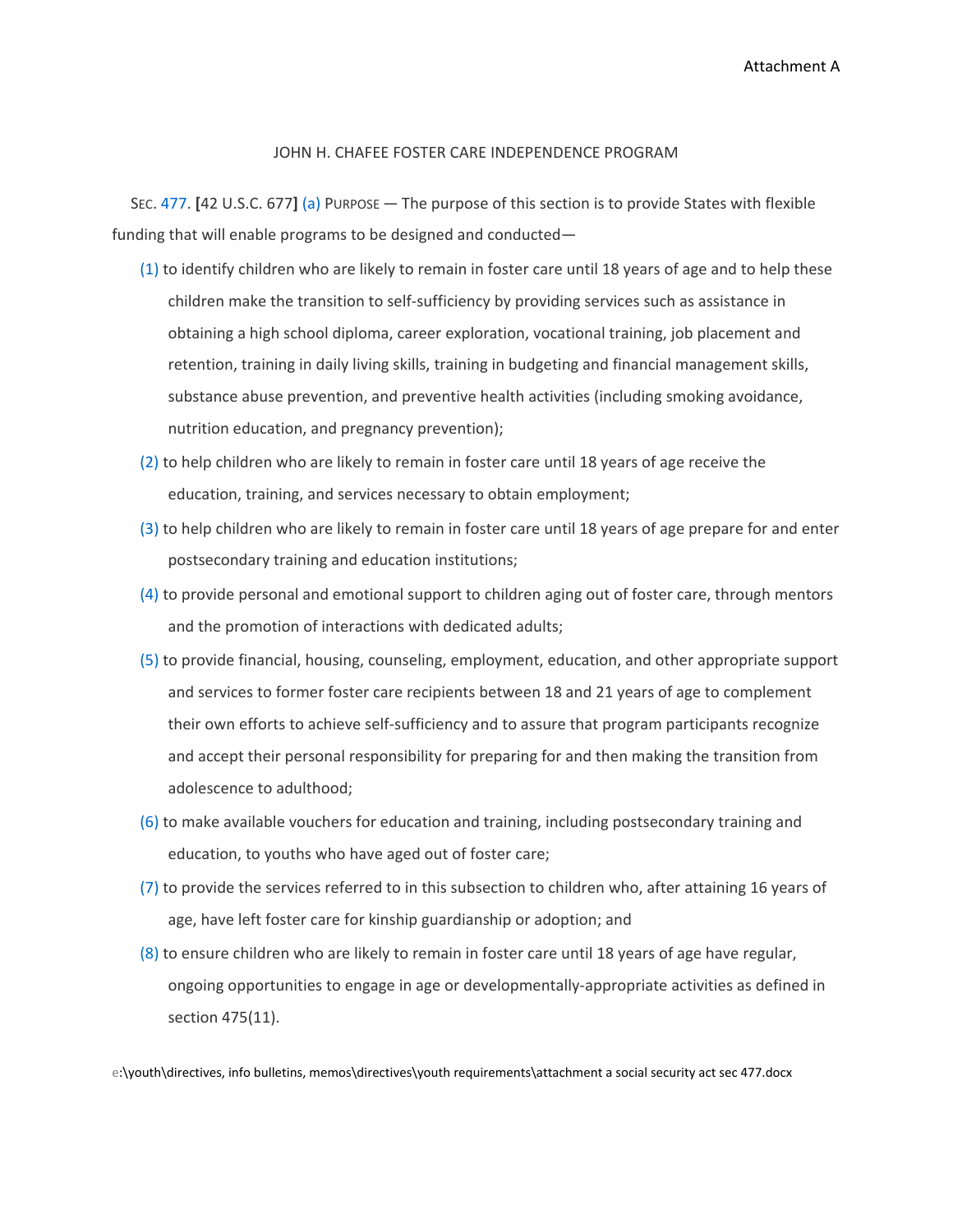# **Out‐of‐School Youth Expenditure Requirement**

# **Corrective Action Plan**

**Service Provider Name:**

Mailing Address

City, State Zip

Contact Person

Contact Person's Phone Number

Date of Submission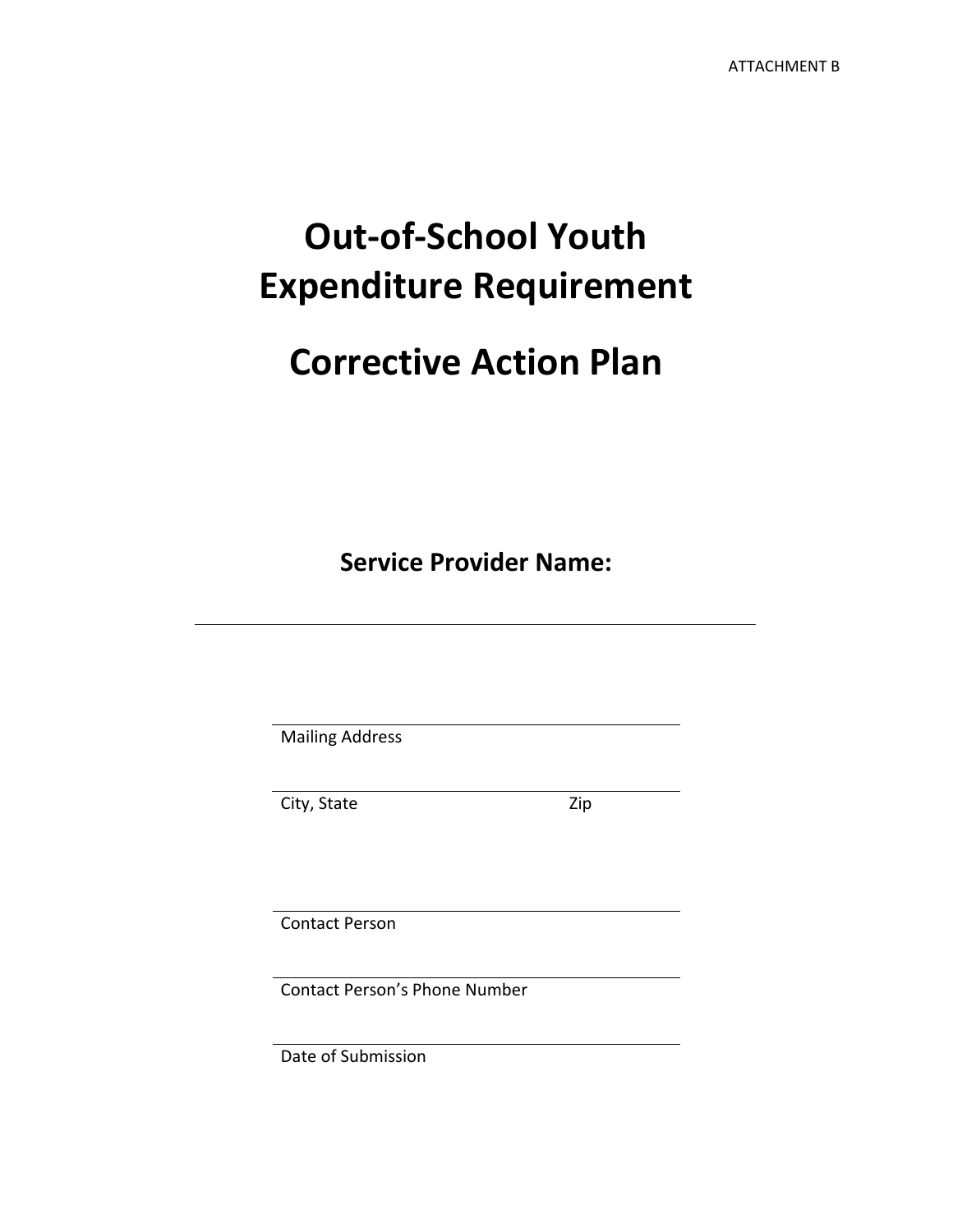## **Policy**

The *Workforce Innovation and Opportunity Act* (WIOA) states that Local Workforce Development Areas (local areas) must spend at least 75 percent of their WIOA youth formula allocation on workforce investment activities for out‐of‐school youth (OSY) (WIOA Section 129  $[a][4]$ ).

*Beginning January 1, 2016, the WIB will calculate ISY and OYS expenditures after the end of each quarter and will provide the figure to each youth Service Provider. If a Service Provider is not meeting the 75 percent OSY expenditure rate, the Service Provider must submit a corrective action plan to the WIB.*

#### **Instructions**

Answer the following questions related to your efforts to meet the OSY expenditures requirement:

- 1. What strategies did you use in order to shift the primary focus of youth formula funds to serving OSY?
- 2. What strategies did you use to conduct outreach and recruit OSY?
- 3. How do you plan to meet the 75 percent OSY expenditure requirement?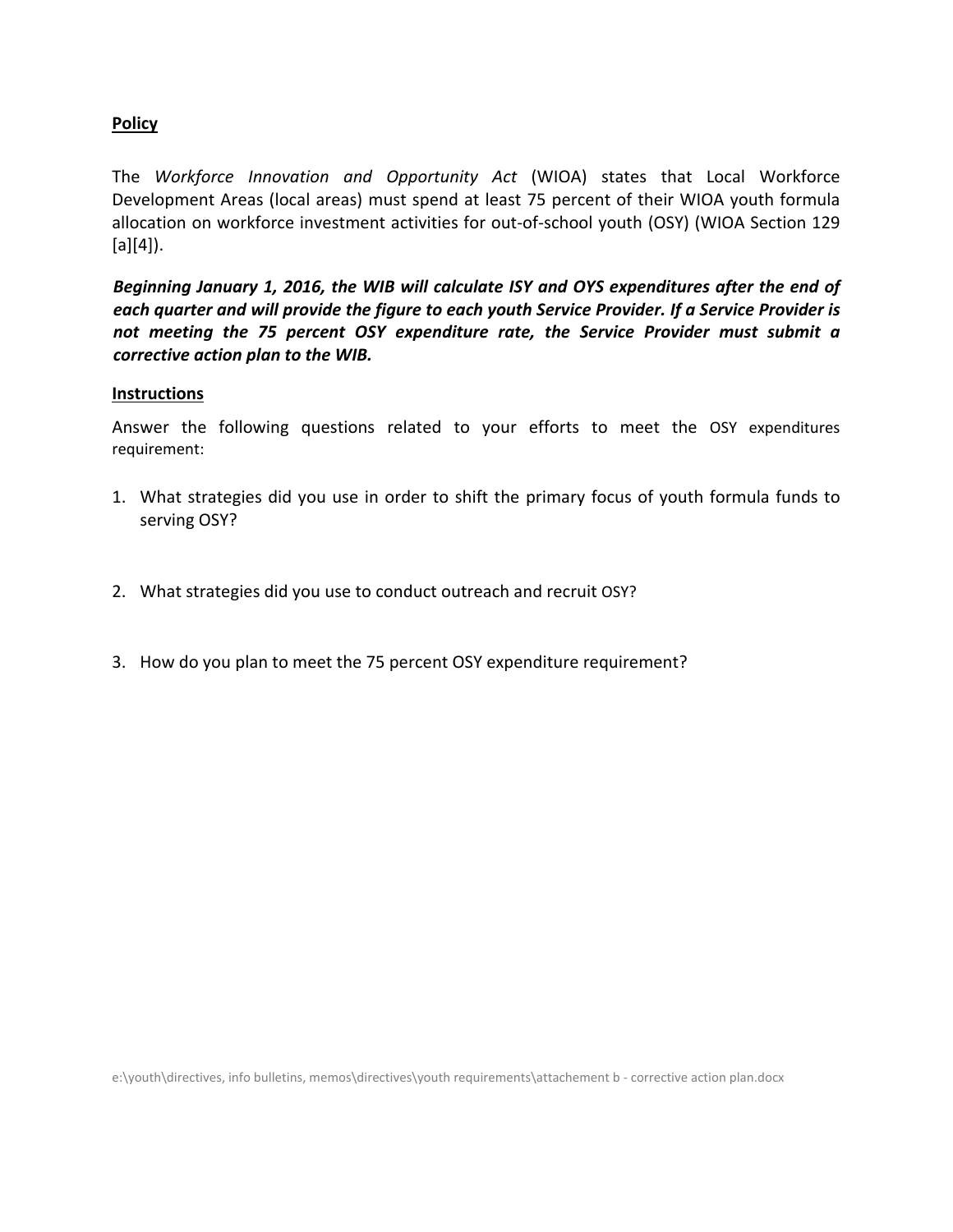## **Summary of Comments EDD Draft Directive** *WIOA Youth Program Requirements*

Commenter #1 asked if out‐school (OS) youth are required to meet the low income eligibility criteria.

Resolution: Unlike in-school (IS) youth eligibility, an OS youth is not always required to meet low income eligibility criteria under the *Workforce Innovation and Opportunity Act* (WIOA). In order to clearly explain the OS youth eligibility, the Employment Development Department (EDD) changed the bulleted list to numbers and letters.

Low income is a requirement if the individual is eligible as an OS youth using Barrier C, recipient of a secondary school diploma or its recognized equivalent who is low‐income and either basic skills deficient or an English learner, or Barrier H, a low income individual who requires additional assistance to enter or complete and educational program or to secure or hold employment (WIOA Section 129 [a][1][B][iii][III] and [VIII]). Individuals who are determined eligible under the barriers A, B, D, E, F or G are not required to be low-income.

Commenter #2 asked if an individual who is the recipient of a secondary school diploma or its recognized equivalent is eligible for OS youth services if the individual is not low-income.

Resolution: Yes, an individual who is a recipient of a secondary school diploma or its recognized equivalent may still be eligible for OS youth services, even if they are not low-income. To be eligible, the individual must not be attending secondary or post‐secondary school and meet one or more of the listed barriers. The only OS youth eligibility barriers with a low-income requirement are Barriers C and H. For further clarification, the EDD added a definition for "not attending school" to the directive.

Commenter #3 asked if a youth attending an alternative school or adult school meets the "not attending school" OS youth eligibility criteria.

Resolution: Title 20 *Code of Federal Regulations* (CFR) "Notice of Proposed Rulemaking" (NPRM) Section 681.240 states that a youth who is attending an alternative school at the time of enrollment is not considered a drop-out. If the individual is currently enrolled in an alternative school then the individual would be considered to be in‐school. For further clarification, the EDD added a definition for "alternative school" to the directive.

Individuals enrolled in adult education are considered to be out‐of‐school. Local programs may determine a youth eligible as an OS youth, for the purposes of WIOA youth program eligibility, if the youth is attending adult education under Title II of WIOA, YouthBuild, or Job Corp. (Preamble page 20733 and 20 CFR NPRM Section 681.230).

Commenter #4 requested that the 30 percent high poverty rate under the low income eligibility criteria be reduced to 20 percent if other mitigating factors are documented (i.e., high school dropout rate, college attrition, high teen pregnancy rate).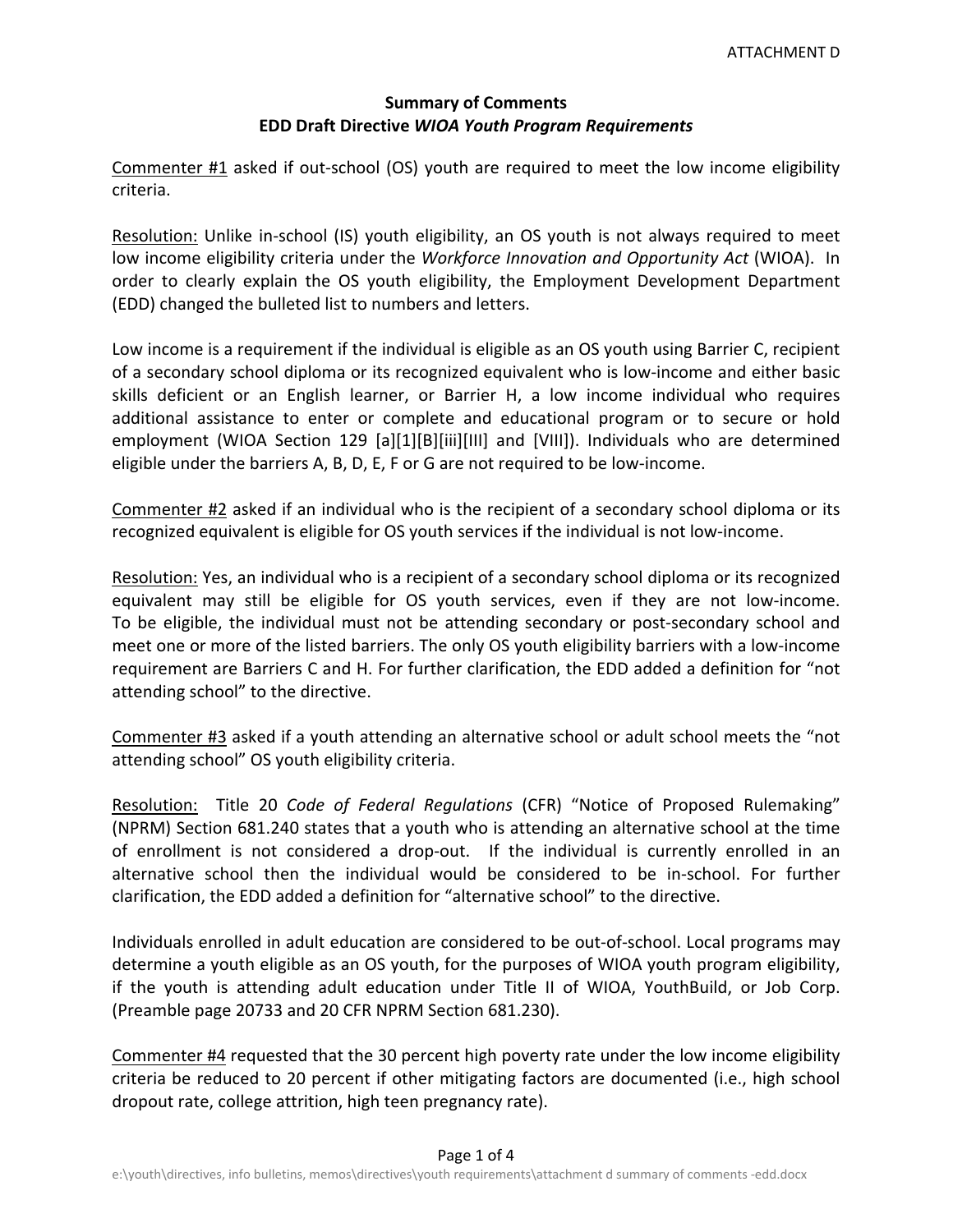Resolution: The Title 20 CFR NPRM determined a preliminary high‐poverty rate of 30 percent as calculated using the American Community Survey 5‐Year data. The EDD will maintain the proposed 30 percent high-poverty rate, however will revisit the topic if the Department of Labor (DOL) later issues updated guidance.

Commenter #5 inquired about acceptable documentation for the low income eligibility criteria of the *Richard B. Russell National School Lunch Act* and living in a high poverty area.

Resolution: The DOL has not issued Data Element Validation criteria guidance on acceptable documentation for WIOA eligibility; however local areas must collect and retain records to substantiate youth program eligibility. In the interim, the EDD added acceptable documentation for the low income criterions, free or reduced price lunch under the *Richard B. Russell National Lunch Act* and youth living in a high‐poverty in CalJOBSSM under the Public Assistance portion of the online WIOA application. The acceptable documentation for these new low income criterions includes the following:

- *Richard B. Russell National Lunch Act*: a letter of eligibility for free or reduce priced lunch, school documentation, and self‐attestation.
- Youth living in a high-poverty area: print out of the poverty rate from the American Community Survey 5‐year data on the US Census Fact Finder website for the participant's zip code.

Commenter #6 inquired about acceptable documentation for the homeless eligibility criteria.

Resolution: The DOL has not issued Data Element Validation criteria guidance on acceptable documentation for WIOA eligibility; however local areas must collect and retain records to substantiate youth program eligibility. In the interim, acceptable documentation listed on CalJOBSSM for the homeless criterion includes the following:

- A written statement from a shelter.
- A written statement from an individual providing temporary assistance.
- A written statement from a social service agency, telephone verification, and self‐ attestation.

Commenter #7 requested clarification regarding the difference between the OS youth eligibility barrier "an individual who is subject to the juvenile or adult justice system" [WIOA Section 129(a)(1)(B)(iii)(IV)] and the in‐school (IS) youth barrier "offender" [WIOA 129 Section  $(a)(1)(C)(iv)(III)].$ 

Resolution: Offender is defined in WIOA Section 3(38) as "an adult or juvenile who is or has been subject to any stage of the criminal justice process, and for whom services under WIOA may be beneficial; or who requires assistance in overcoming artificial barriers to employment resulting from a record of arrest or conviction." Therefore, the EDD interprets that the WIOA definition of offender is applicable to both the OS youth [WIOA Section 129(a)(1)(B)(iii)(IV)] and IS youth [WIOA Section 129(a)(1)(C)(iv)(III)] eligibility criteria.

Commenters #8‐10 asked if the EDD could further define the academic and educational components required with a work experience and provide an example.

#### Page 2 of 4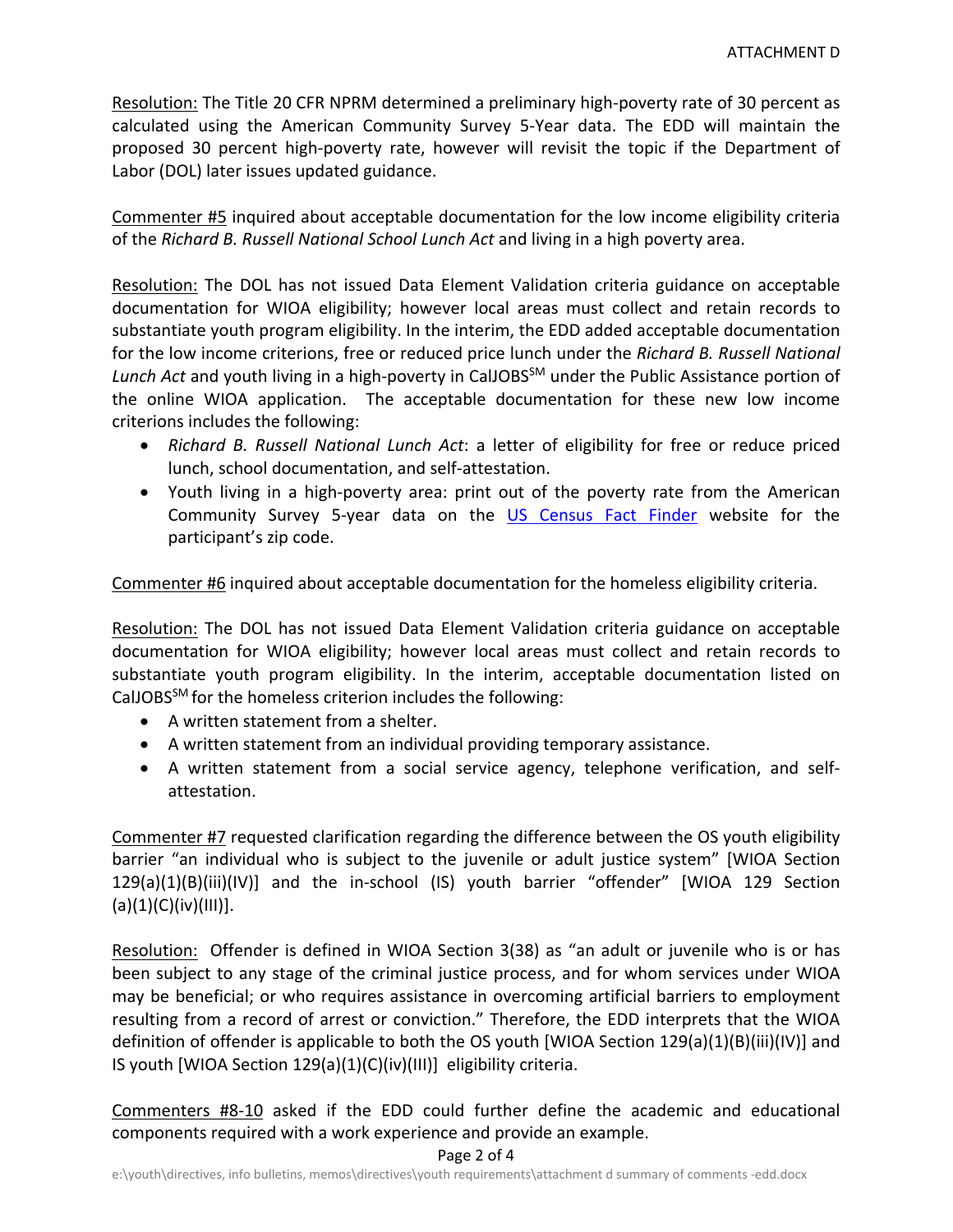Resolution: The EDD has elevated this question to the DOL Region VI office for technical assistance and have been advised that additional guidance on work experience is forthcoming. Once issued by DOL, the EDD intends to develop further guidance on work experience as well.

Commenters #11‐12 asked if costs related to the academic and occupational education component of a work experience such as tuition, books, and supplies, could count toward meeting the 20 percent work experience expenditure requirement.

Resolution: The EDD elevated this question to DOL for technical assistance and were advised that additional guidance on work experience will be forthcoming. Once issued by DOL, the EDD intends to issue guidance on work experience as well.

Commenter #13 inquired if subsequent unsubsidized employment obtained by a youth must be in the same job or career path as the work experience.

Resolution: The intent of the law regarding the work experience priority to is offer youth workbased learning opportunities focused on career exploration and development of work readiness skills. The law does not mandate youth participants to enter employment or education similar to the work experience activity; however as a best practice local programs should continue to support the work experience. Examples of this are providing youth with job referrals and/or information on vocational and post‐secondary education within the career path.

Commenter #14 expressed a concern that costs associated with a work experience could not be reimbursed if the youth did not obtain unsubsidized employment similar to the work experience.

Resolution: Reimbursement of program costs associated with the work experience is not dependent on the youth participant obtaining unsubsidized employment in a job or career pathway similar to the paid or unpaid work experience. However, local areas and youth service providers should ensure that youth participants are placed in work experiences with opportunities to receive education and training in in‐demand industries and occupations that lead to good jobs along a career path or enrollment into post‐secondary school.

Commenter #15 asked when the EDD expected for Local Workforce Development Boards (local boards) to establish its policies regarding work experience.

Resolution: The WIOA youth program provisions go into effect July 1, 2015. Local boards must implement the WIOA youth program requirements beginning July 1, 2015, and establish local policy and procedures for work experience no later than January  $1<sup>st</sup>$ , 2016.

Commenter #16 inquired if the EDD's citation of the Section 447 of the *Social Security Act* in the OS and IS youth eligibility criteria is correct?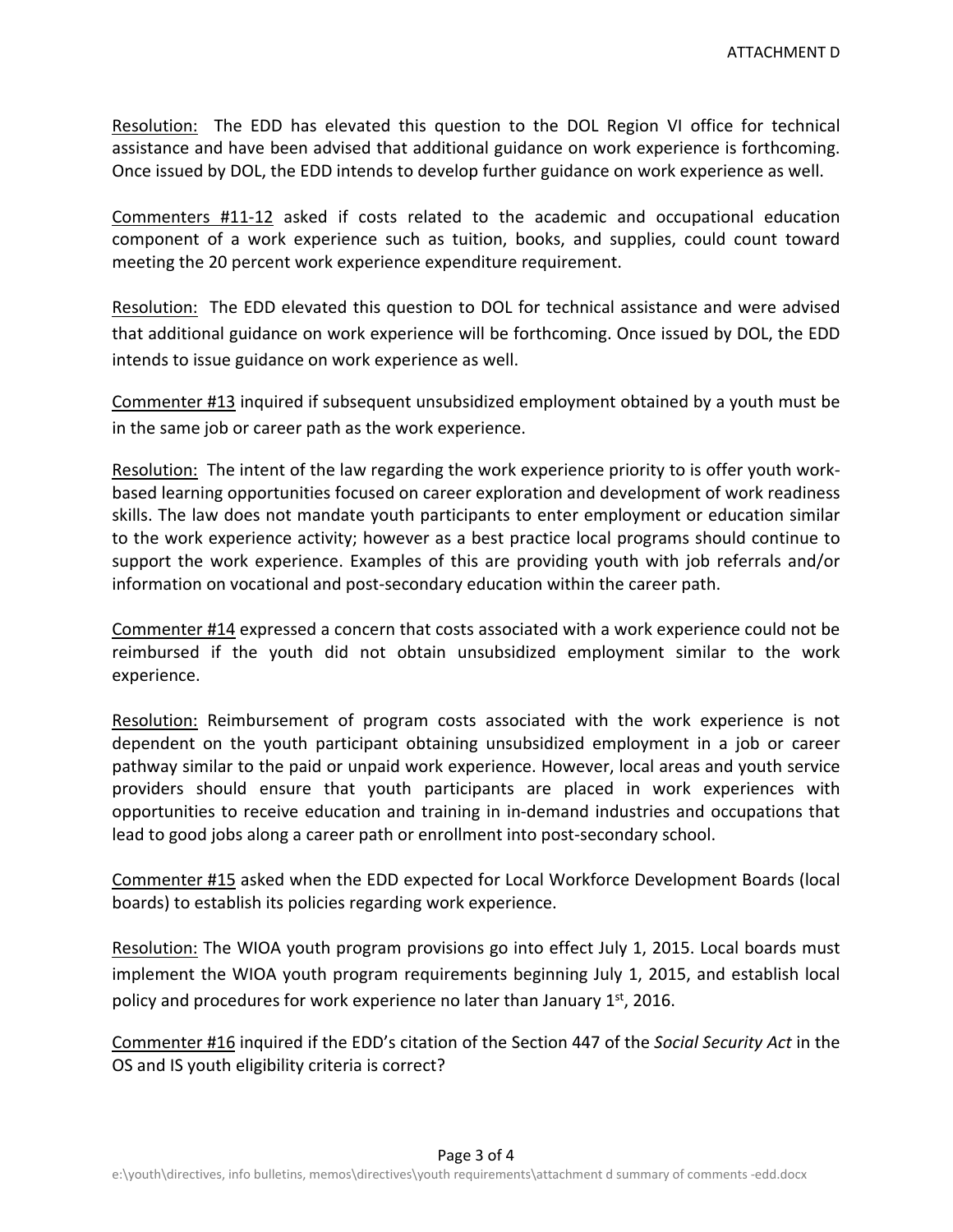Resolution: The EDD has corrected the citation to Section 447 of the *Social Security Act* in OS and IS youth eligibility criteria sections of the directive.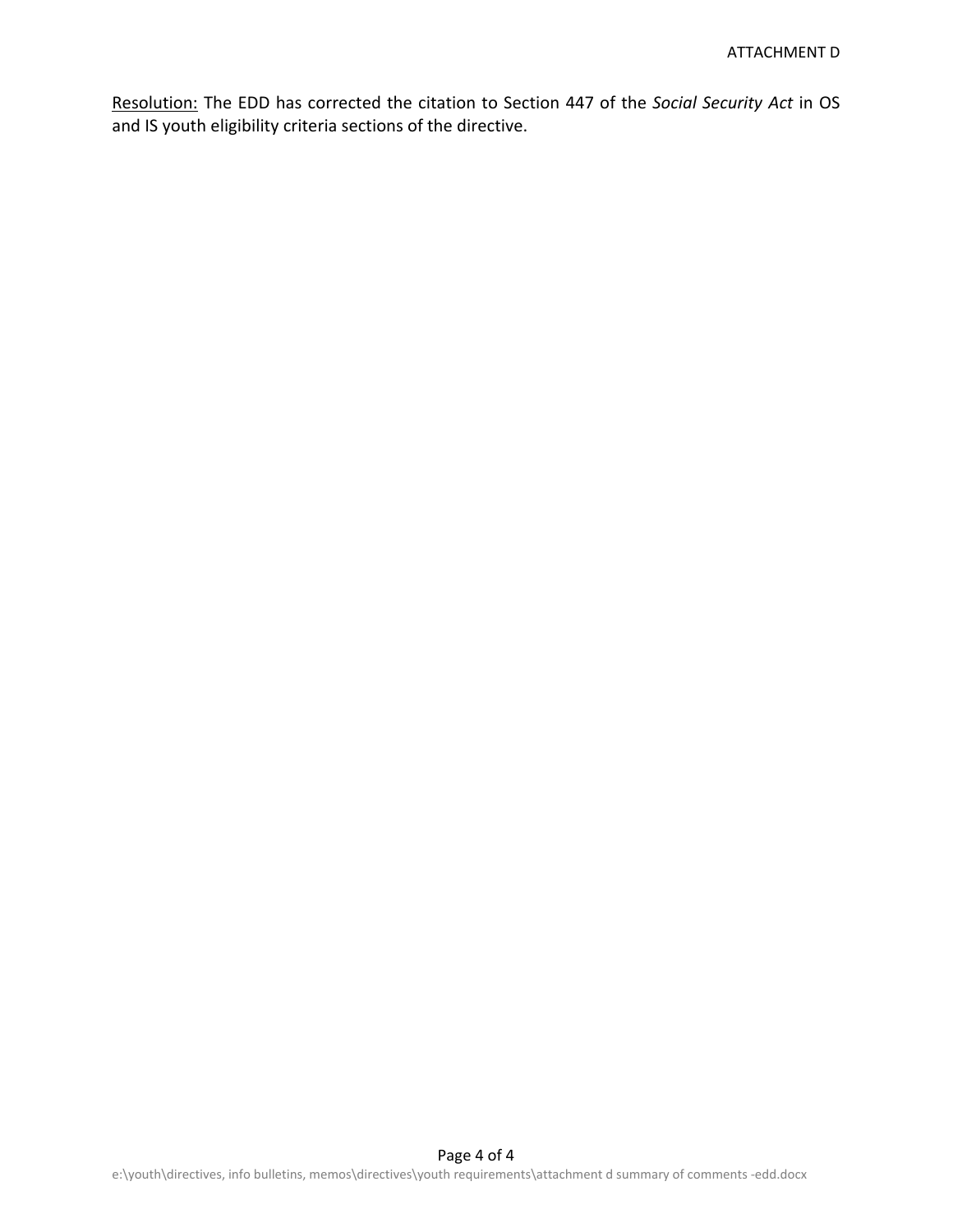# **Workforce Innovation and Opportunity Act Outreach and Recruitment of Out‐of‐School Youth**

The *Workforce Innovation and Opportunity Act* youth program must operate as a comprehensive, integrated, and streamlined system to provide high‐quality services for all youth and young adults. The law also provides a framework through which Local Workforce Development Areas (local areas) can leverage other federal, state, and non‐federal resources to support successful education and employment outcomes for youth participants.

#### **Outreach and Recruiting Out‐of‐School Youth**

Community outreach and recruitment often times represents the first contact youth may have with a community-based employment and training program. Therefore, successful outreach and recruitment of youth must draw on a range of strategies designed to appeal to eligible youth. Approaches that have been found to be effective in recruiting out‐of‐school (OS) youth include the following:

- Collaborate with partner agencies, community and faith‐based organizations, local government and non‐government entities, and schools to recruit the hardest‐to‐reach youth. Actively involve community partners on the outreach and recruitment team.
	- *Examples*
		- o Identify and partner with organizations to assist in the recruitment and/or referral of youth isolated from mainstream organizations (e.g., youth with disabilities, homeless and runaway youth, teen parents, youth on probation, and youth with limited English proficiency).
		- o Conduct presentations for local officials, such as high school principals, juvenile court judges, probation officers, and counselors at drug treatment facilities.
		- o Request referrals for OS youth from juvenile justice systems, agencies that coordinate services for foster youth or youth on probation.
		- o Coordinate with the local health department and clinics serving families to refer pregnant and parenting young adults who may be eligible for program services.
		- o Set up information booths at youth centers, local Boys and Girls Clubs, and public housing developments.
		- o Prepare a memorandum of understanding about how recruitment will be coordinated among two or more youth‐serving organizations. Ensure that front‐ line staff from each partnering agency is familiar with the services provided as well as the eligibility requirements of all partnering agencies.
- Ask current youth participants to serve as recruiters. Actively involve youth program participants on the outreach and recruitment team. Encourage the youth to speak positively and honestly about their experience. In addition to serving as an effective recruiting strategy, engaging participants in outreach and recruitment promotes youth development. Recruitment serves as "work experience" and youth recruiters learn a sense of responsibility and increase their communication skills.
- Connect with youth where they are going to those places where young people are most likely to be found (e.g., parks, recreation centers, shopping malls, health clinics, clubs,